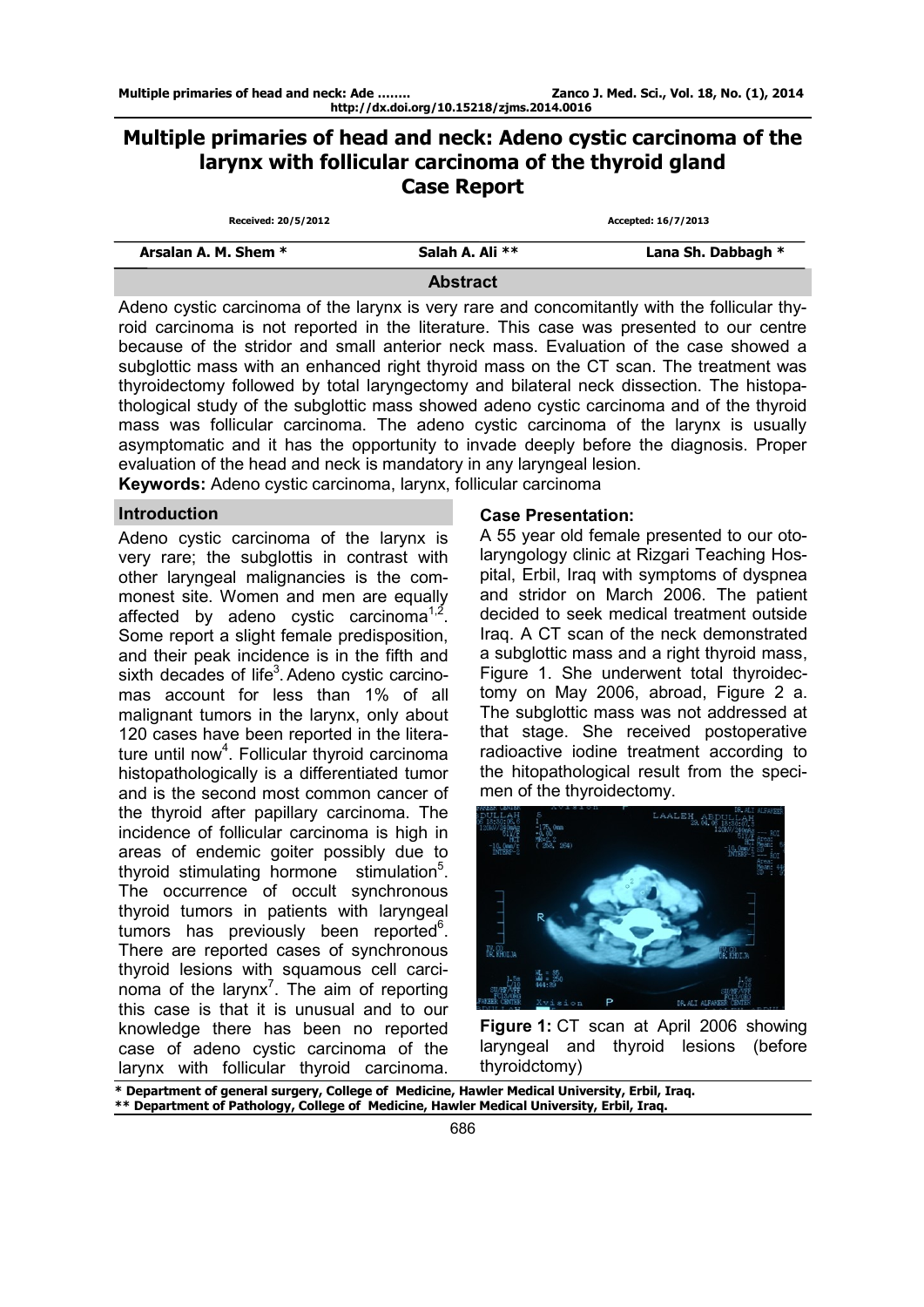In January of 2008 she had an emergency tracheostomy for stridor at another institution and she was referred to our medical center for further management. Physical examination of the head and neck area revealed the neck with a tracheostomy tube and a healed thyroidectomy incision, with no evidence of adenopathy. A fiberoptic laryngeal examination showed a subglottic mass located anteriorly with extension into the upper tracheal wall. A CT scan of the

neck revealed a laryngeal tumor involving the anterior and lateral subglottis with extension into the trachea, Figure 2 a,b. The patient underwent direct laryngoscopy and biopsy of the subglottic mass. Histopathology analysis showed evidenced of adeno cystic carcinoma, which is a neoplastic tissue composed of epithelial cells which are arranged in glandular pattern surrounded by loss stroma stained metachromatically by methylen blue<sup>8</sup>, Figure 3.



**Figure 2 a:** Subglottic mass with intact anterior wall of the larynx (after thyroidectomy)



**Figure 3:** adenoid cystic carcinoma (subglottis). H&E X400



**Figure 2, b:** the mass in the lumen of the upper trachea anteriorly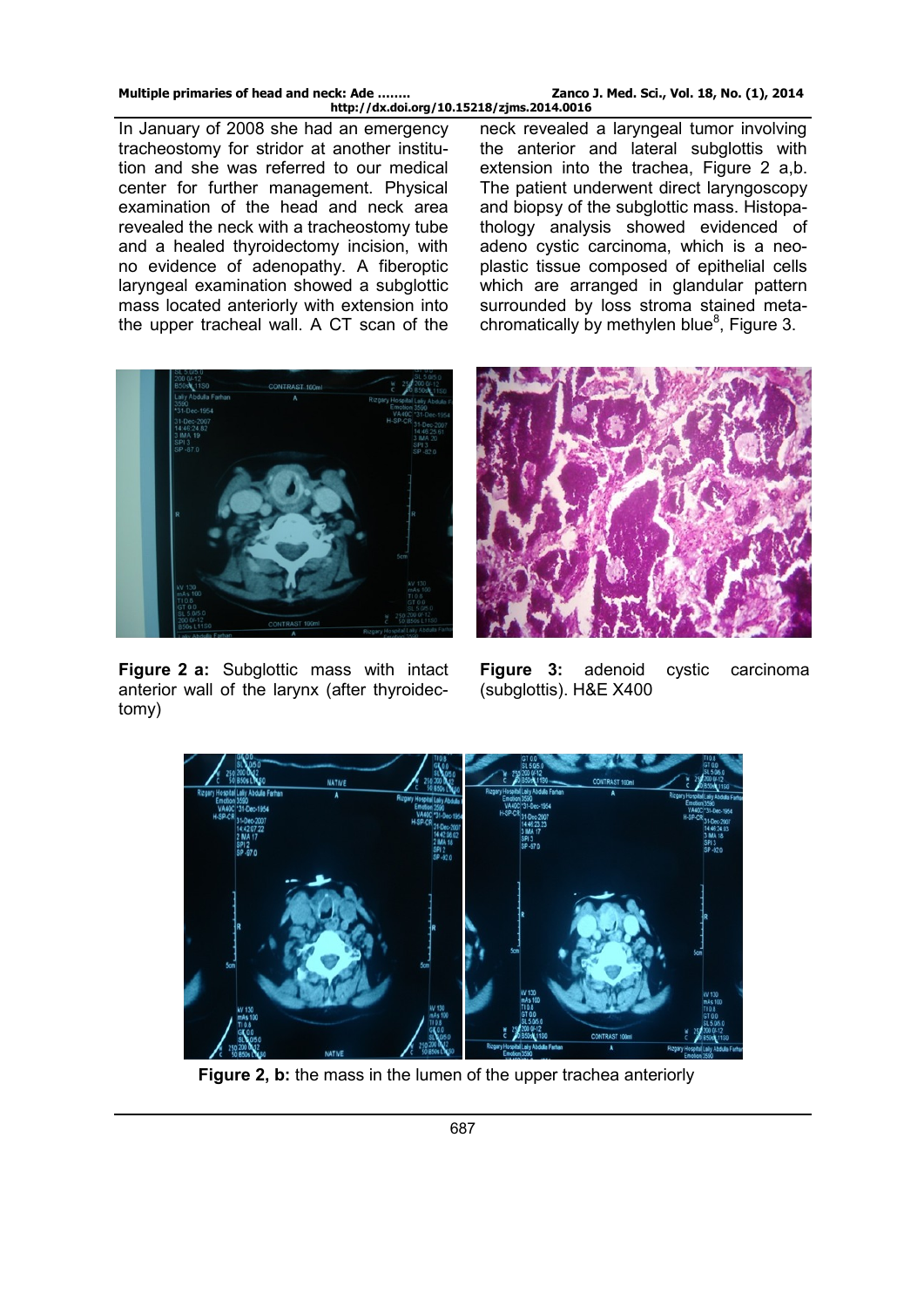Total laryngectomy with bilateral selective neck dissection was performed on the patient, (levels IV, V&VI), because during the operation there was remnant of thyroid tissue. Histopathology showed negative margins around the primary (subglottic) tumor, Figure 4 a.

The specimens after total laryngectomy and neck dissection were sent for histopathological examination which revealed evidence of adenocystic carcinoma. The specimen of left neck dissection showed follicular carcinoma with glandular differentiation while the specimen from right neck dissection showed metastatic follicular carcinoma of thyroid origin, Figure 5.

There were no postoperative complications. The patient stayed 10 days at hospital. The course was uneventful and the patient was discharged on  $10<sup>th</sup>$ postoperative day tolerating oral diet. She didn't receive further radiotherapy. The patient is currently alive with no evidence of any disease and was seen on follow up consultation. The postoperative protocol was as follows:

Monthly evaluated in otolaryngology department for the first six months & then every six month for two years, after that every year for five years. Later she will be evaluated every five years forever.



**Figure 4 a:** Specimen of the larynx(subglottic **Figure 4 b:** bilateral neck dissection mass)





**Figure 5:** Follicular carcinoma of thyroid origin H&E X400



**Figure 6:** the patient after three years of her treatment